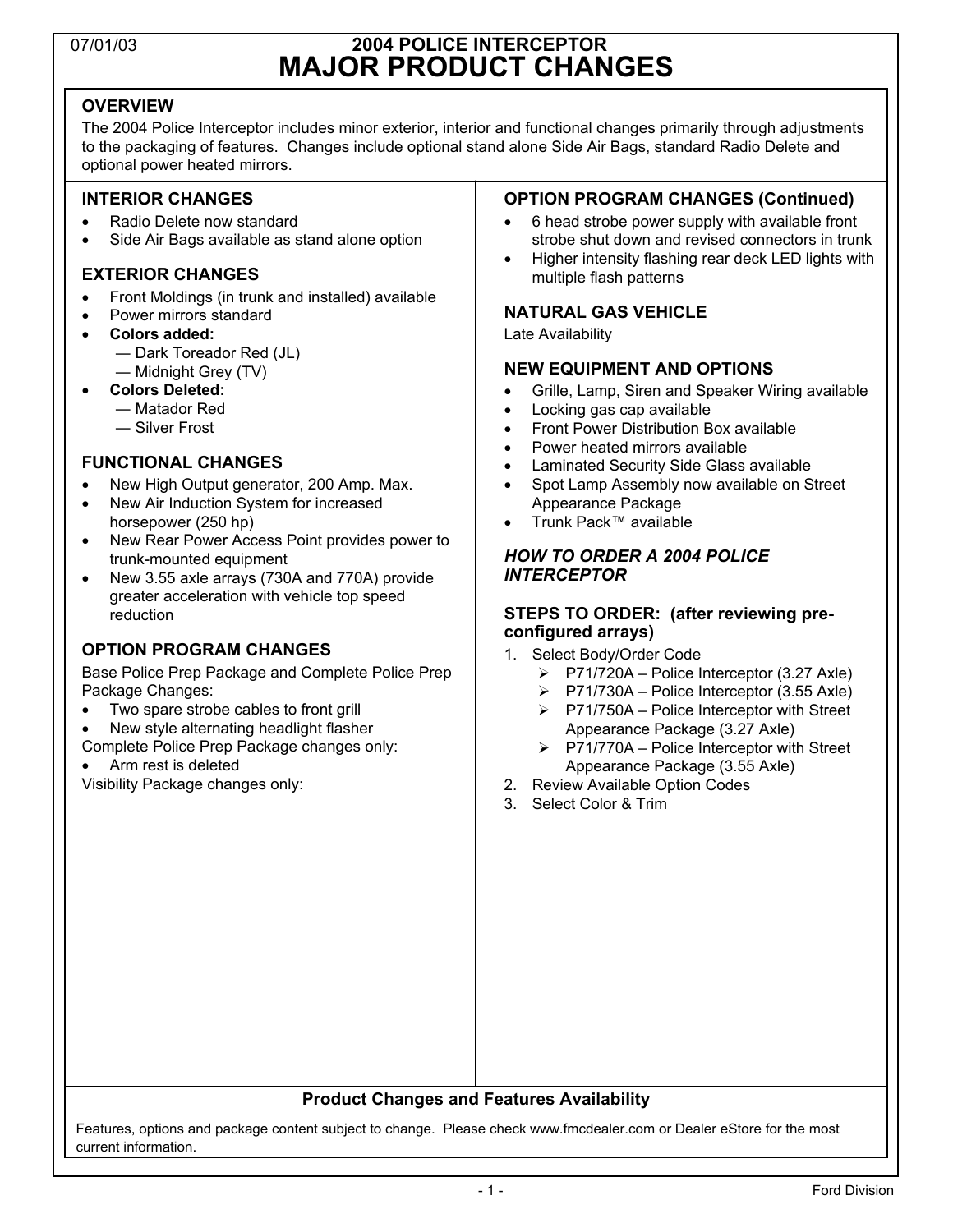# 06/01/03 **2004 POLICE INTERCEPTOR MAJOR STANDARD EQUIPMENT**

| <b>EXTERIOR</b>                                                                                                       |
|-----------------------------------------------------------------------------------------------------------------------|
| <b>BUMPERS</b> - Concealed with one piece full wrap cover, body color                                                 |
| <b>DECKLID - Low liftover design</b>                                                                                  |
| GLASS - Solar tinted, full with ceramic shade band behind rearview mirror                                             |
| <b>GRILLE</b> - Black/center Ford oval design                                                                         |
| <b>HUB CAPS - Steel</b>                                                                                               |
| LIGHTS - Low profile dual aero headlamps with halogen bulbs                                                           |
| <b>MIRRORS</b> - Black fold-away dual remote control power                                                            |
| <b>MOLDINGS</b> - Black rocker panel                                                                                  |
| Black windshield and backlight                                                                                        |
| Bright surround on side windows                                                                                       |
| Color keyed rear bodyside (except VSO colors which have narrow black moldings)                                        |
| <b>PAINT</b> — Clearcoat                                                                                              |
| Anti-chip paint primer                                                                                                |
| Body color B-pillars                                                                                                  |
| <b>URETHANE PROTECTION - Lower bodyside</b>                                                                           |
| <b>INTERIOR</b>                                                                                                       |
| AIR BAG, DUAL 2 <sup>nd</sup> GENERATION FRONT SUPPLEMENTAL RESTRAINT SYSTEM - Driver and passenger front air         |
| bags                                                                                                                  |
| <b>CIGARETTE LIGHTER - In instrument panel center stack</b>                                                           |
| <b>CUPHOLDERS</b> - Dual ashtray mounted                                                                              |
| <b>DEFROSTER GRILLE - With integral vertical ribs</b>                                                                 |
| <b>DOOR TRIM PANELS —</b> Front with armrests; ashtrays deleted from rear door trim panels                            |
|                                                                                                                       |
| FLOORING - Heavy duty rubber                                                                                          |
| FUSE PANEL - Easy access, labeled                                                                                     |
| <b>GAUGE CLUSTER</b> - Four (volt, oil pressure, water temperature and fuel)                                          |
| <b>GLOVE BOX -</b> Illuminated, large bin, lockable with dampened glove box door                                      |
| Zippered owner's pouch with embossed carline logo                                                                     |
| HEADLINER - Removable with high intensity dome lamp (incl. 5" round map light mounted behind rearview mirror)         |
| <b>HEAD RESTRAINTS - 2-Way</b>                                                                                        |
| <b>INSTRUMENT CLUSTER - Analog gauges</b>                                                                             |
| <b>INSTRUMENT PANEL - With side window demisters</b>                                                                  |
| <b>LAMPS</b> — Dome, luggage and engine compartment                                                                   |
| <b>LUGGAGE COMPARTMENT TRIM - Luxury full carpet</b>                                                                  |
| MAP POCKETS - Integral front door                                                                                     |
| <b>MIRROR</b> - Day/night inside rearview                                                                             |
| PERSONAL SAFETY SYSTEM W/DUAL STAGE AIR BAGS, 2 <sup>nd</sup> GENERATION — Driver and right front passenger           |
| (includes safety belt pretentioners, dual stage airbags, seat position and weight sensors)                            |
| *RADIO DELETE - Deletes AM/FM Stereo radio. Speakers and wiring remain                                                |
| RADIO SPEAKERS - Door mounted, located above armrests (two additional radio speakers mounted in package tray)         |
| SAFETY BELTS - 3-Point active for front and rear outboard occupants (safety belt pretensioners on front seat shoulder |
| belts)                                                                                                                |
| <b>SCUFF PLATES -</b> Color keyed, front and rear doors                                                               |
| SEATS - Cloth bucket/vinyl rear seats with power lumbar driver seat and manual recline; rear seat excludes center     |
| armrest                                                                                                               |
| <b>STEERING WHEEL -</b> Color keyed with center horn blow                                                             |
| <b>SUNVISORS</b> - Cloth covered with retention clips                                                                 |
| TILT STEERING WHEEL - Mounted stalk controls for washer/wipers, hi/low headlamp beam, turn signal, and flash-to-      |
| pass                                                                                                                  |
| <b>TRIP ODOMETER</b>                                                                                                  |
| <b>TRUNK</b> - Deep well                                                                                              |
| <b>FUNCTIONAL</b>                                                                                                     |
| AIR CONDITIONING - Manual with positive shutoff registers                                                             |
| *AIR INDUCTION SYSTEM                                                                                                 |
| <b>ANTENNA, RADIO</b> - Hidden in rear window defroster                                                               |
| BATTERY - Maintenance free 78-AH, 750 CCA                                                                             |
|                                                                                                                       |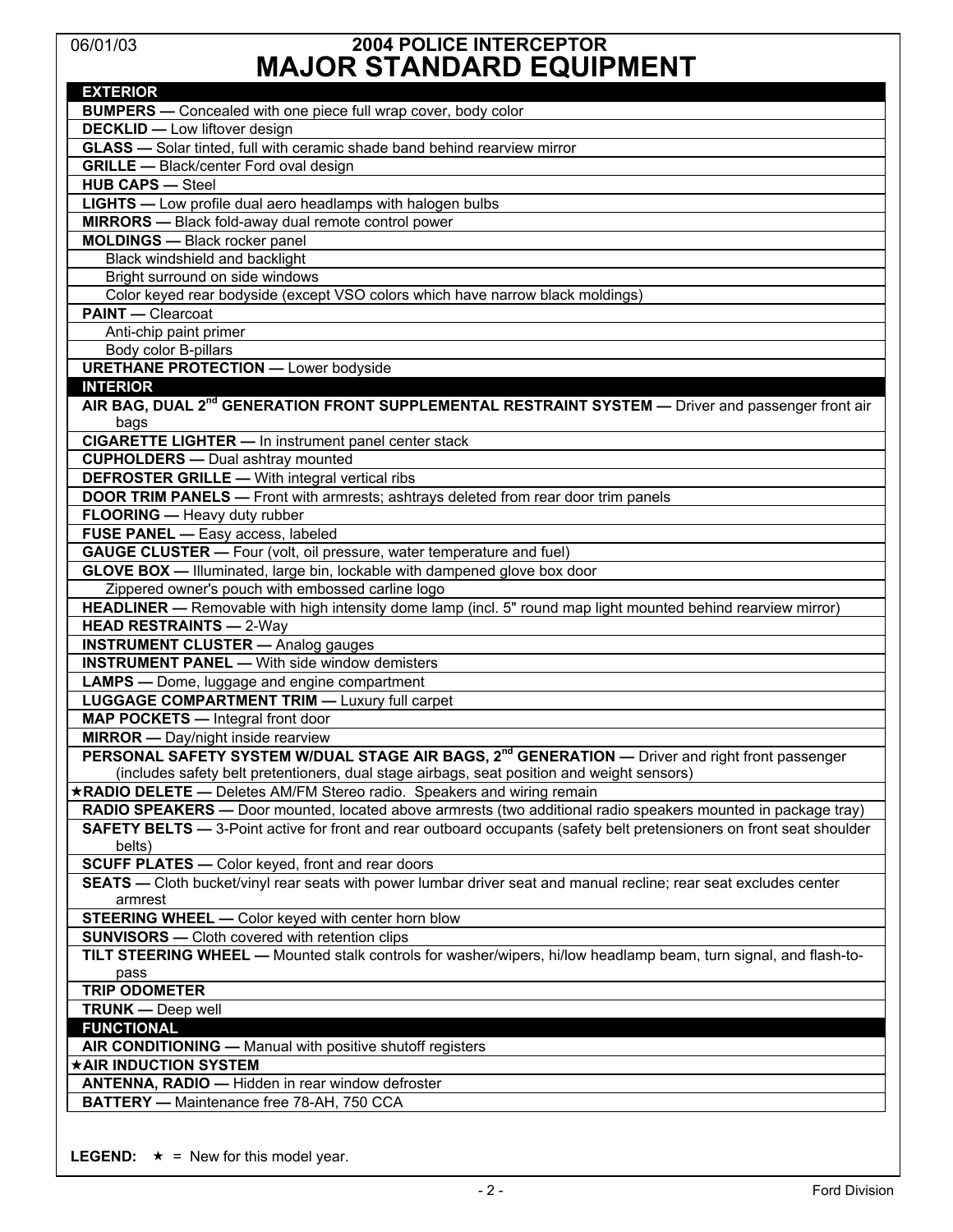# 06/01/03 **2004 POLICE INTERCEPTOR MAJOR STANDARD EQUIPMENT**

| MAVVIL VIANDAND LQVII MEN I<br><b>FUNCTIONAL (Continued)</b>                                                       |
|--------------------------------------------------------------------------------------------------------------------|
| <b>BATTERY SAVER - Turns off lights after 30 minutes</b>                                                           |
| <b>BODY-ON-FRAME CONSTRUCTION</b>                                                                                  |
|                                                                                                                    |
| <b>BRAKE SHIFT INTERLOCK</b>                                                                                       |
| <b>CHILD SAFETY LATCHES ON REAR DOORS</b>                                                                          |
| CONVENTIONAL FULL SIZE SPARE TIRE AND WHEEL                                                                        |
| <b>COOLANT RECOVERY SYSTEM</b>                                                                                     |
| <b>DECKLID RELEASE - On instrument panel, battery operated</b>                                                     |
| DEFROSTER, REAR WINDOW                                                                                             |
| DISC BRAKES - Power 4-wheel Anti-Lock Braking System (ABS)                                                         |
| <b>DRIVE SHAFT - Aluminum</b>                                                                                      |
| <b>DRIVER FOOTREST</b> - Under carpet                                                                              |
| <b>ENGINE</b> - 4.6L overhead cam, SEFI V8 with revised air induction system for increased horsepower              |
| <b>ENGINE OIL COOLER</b>                                                                                           |
| <b>EXHAUST SYSTEM - Stainless steel, dual</b>                                                                      |
| <b>FAIL SAFE COOLING</b>                                                                                           |
| FAN - Multi speed electrodrive                                                                                     |
| <b>FRONT STABILIZER BAR</b>                                                                                        |
| FRONT SUSPENSION - Short/long arm                                                                                  |
| <b>FUEL FILLER CAP - Tethered</b>                                                                                  |
| FUEL TANK - 19 gallon                                                                                              |
| GENERATOR, HIGH OUTPUT - 200 Amp maximum output, 132 Amps at idle (80 deg F.)                                      |
| <b>HEADLAMPS-ON REMINDER CHIME</b>                                                                                 |
| <b>HEAT DUCTS - Rear floor mounted</b>                                                                             |
| HEAVY DUTY FRAME, STEERING GEAR/RACK AND PINION, BODY MOUNTS AND SUSPENSION                                        |
| HOOD ASSISTS - Gas cylinder                                                                                        |
| HORN - Dual note                                                                                                   |
| IGNITION SYSTEM - Electronic distributorless; coil on plug                                                         |
| <b>JACK - Scissors</b>                                                                                             |
| *LIGHT BAR CONNECTOR - 40-Amp battery circuit at base of right hand B-pillar underneath trim                       |
| <b>PARKING BRAKE - Single stroke</b>                                                                               |
| <b>PARKING BRAKE RELEASE - Manual</b>                                                                              |
| <b>PASSENGER CAPACITY — Five</b>                                                                                   |
| <b>PLASTIC HEAD IGNITION KEY - Primary only</b>                                                                    |
| <b>POWER STEERING</b>                                                                                              |
| POWER STEERING OIL COOLER                                                                                          |
| *REAR POWER ACCESS POINT — Power junction block providing power to trunk-mounted equipment located on right        |
| hand side of trunk. Power provided to terminal via two 10-guage wires, each fused at 50 amps. An associated ground |
| stud is located within the same junction box                                                                       |
| <b>REAR STABILIZER BAR</b>                                                                                         |
| <b>REAR SUSPENSION - Watt's linkage</b>                                                                            |
| <b>SHOCK ABSORBERS - Nitrogen pressurized; monotube</b>                                                            |
| SPEEDOMETER - 140 mph certified calibration                                                                        |
| TIRES - P225/60VRx16 - All-season BSW Goodyear tires                                                               |
| TRANSMISSION - Electronically controlled automatic overdrive with OD lockout with final drive ratio of 3.27:1      |
| <b>TRANSMISSION OIL COOLER - oil to air</b>                                                                        |
|                                                                                                                    |
| <b>UPPER BALL JOINTS - Low friction, non-greaseable</b>                                                            |
| <b>VOLTAGE REGULATOR -</b> Electronic; integral to generator                                                       |
| <b>WHEEL RIMS</b> - Heavy duty steel $(16 \times 7)$                                                               |
| <b>WINDOWS</b> - Power with express-down driver window                                                             |
| <b>WINDSHIELD WASHERS - Dual jet</b>                                                                               |
| <b>WINDSHIELD WIPERS - Interval</b>                                                                                |
|                                                                                                                    |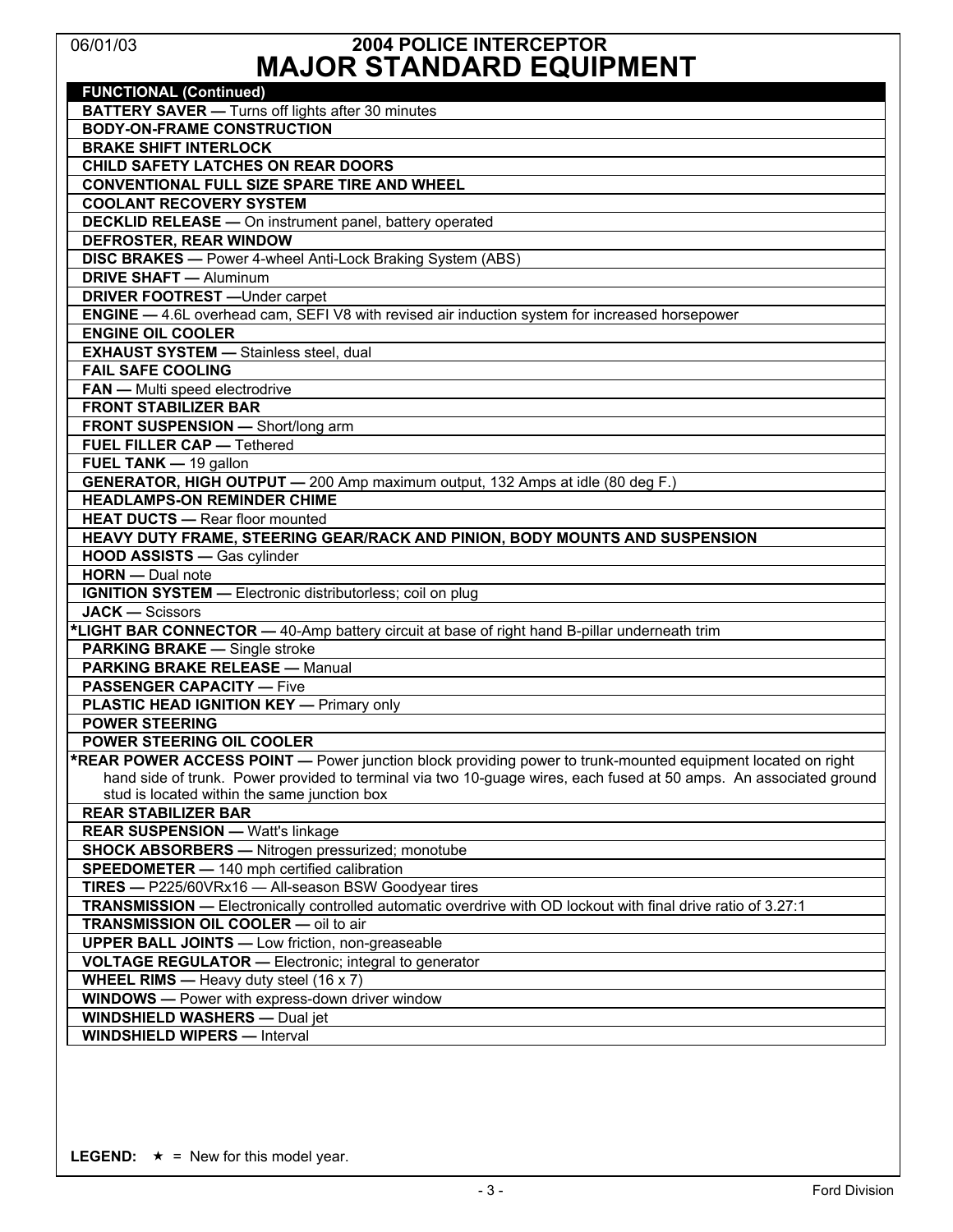| 07/01/03                                                                                                                                    |                  |                                |                                |  |  |  |
|---------------------------------------------------------------------------------------------------------------------------------------------|------------------|--------------------------------|--------------------------------|--|--|--|
| <b>2004 Police Interceptor</b>                                                                                                              |                  |                                |                                |  |  |  |
|                                                                                                                                             | <b>Body Code</b> | P71                            | P71                            |  |  |  |
|                                                                                                                                             | Order Code       | 720A                           | 730A                           |  |  |  |
| <b>POWERTRAIN</b><br>Type                                                                                                                   |                  | 3.27 Axle<br>OHC EFI V8        | 3.55 Axle<br>OHC EFI V8        |  |  |  |
|                                                                                                                                             |                  | 4.6L                           | 4.6L                           |  |  |  |
|                                                                                                                                             |                  | 250@4900                       | 250@4900                       |  |  |  |
|                                                                                                                                             |                  | 287@4100                       | 287@4100                       |  |  |  |
|                                                                                                                                             |                  | 9.4:1                          | 9.4:1                          |  |  |  |
|                                                                                                                                             |                  | Std.                           | Std.                           |  |  |  |
| <b>SUSPENSION/CHASSIS</b>                                                                                                                   |                  | 3.27                           | 3.55                           |  |  |  |
|                                                                                                                                             |                  | Std.                           | Std.                           |  |  |  |
|                                                                                                                                             |                  | 19                             | 19                             |  |  |  |
|                                                                                                                                             |                  | Heavy-Duty                     | Heavy-Duty                     |  |  |  |
|                                                                                                                                             |                  | Heavy-Duty                     | Heavy-Duty                     |  |  |  |
|                                                                                                                                             |                  | Std.                           | Std.                           |  |  |  |
|                                                                                                                                             |                  | Heavy-Duty                     | Heavy-Duty                     |  |  |  |
|                                                                                                                                             |                  | P225/60VRx16<br>All-Season BSW | P225/60VRx16<br>All-Season BSW |  |  |  |
| <b>KEY EXTERIOR FEATURES</b>                                                                                                                |                  | 16" Steel                      | 16" Steel                      |  |  |  |
|                                                                                                                                             |                  | Std.                           | Std.                           |  |  |  |
|                                                                                                                                             |                  | Std.                           | Std.                           |  |  |  |
|                                                                                                                                             |                  | Std.                           | Std.                           |  |  |  |
|                                                                                                                                             |                  | Std.                           | Std.                           |  |  |  |
| <b>KEY INTERIOR FEATURES</b>                                                                                                                |                  | Std.                           | Std.                           |  |  |  |
| Audio:                                                                                                                                      |                  | Std.                           | Std.                           |  |  |  |
|                                                                                                                                             |                  | Std.                           | Std.                           |  |  |  |
|                                                                                                                                             |                  | Std.                           | Std.                           |  |  |  |
|                                                                                                                                             |                  | Std.                           | Std.                           |  |  |  |
|                                                                                                                                             |                  | Std.                           | Std.                           |  |  |  |
|                                                                                                                                             |                  | Std.                           | Std.                           |  |  |  |
|                                                                                                                                             |                  | Std.                           | Std.                           |  |  |  |
|                                                                                                                                             |                  | Std.                           | Std.                           |  |  |  |
| Seats:                                                                                                                                      |                  | Std.                           | Std.                           |  |  |  |
|                                                                                                                                             |                  | Std.                           | Std.                           |  |  |  |
|                                                                                                                                             |                  | Std.                           | Std.                           |  |  |  |
| GROUPS/PACKAGES (See Group/Misc. page for content)<br>Base Police Prep Package (Not avail. w/66F Front Power Distribution Box, deletes Rear |                  | Std.                           | Std.                           |  |  |  |
|                                                                                                                                             | 65A              | Optional                       | Optional                       |  |  |  |
| Complete Police Prep Package (Not avail. w/66F Front Power Distribution Box, deletes                                                        | 41A              | Optional                       | Optional                       |  |  |  |
|                                                                                                                                             | 68P              | Optional                       | Optional                       |  |  |  |
|                                                                                                                                             | 476              | Optional                       | Optional                       |  |  |  |
| Visibility Package (requires 68P, Complete Police Prep Package, deletes Rear Power                                                          | 53M              | Optional                       | Optional                       |  |  |  |
| <b>AVAILABLE OPTIONS</b>                                                                                                                    | 65W              | Optional                       | Optional                       |  |  |  |
|                                                                                                                                             | 59M              | Optional                       | Optional                       |  |  |  |
|                                                                                                                                             | 58F              | Optional                       | Optional                       |  |  |  |
|                                                                                                                                             | 58H              | Optional                       | Optional                       |  |  |  |
|                                                                                                                                             | 61H              | Optional                       | Optional                       |  |  |  |
|                                                                                                                                             | 41H              | Optional                       | Optional                       |  |  |  |
|                                                                                                                                             | 128              | Optional                       | Optional                       |  |  |  |
|                                                                                                                                             | 172              | Optional                       | Optional                       |  |  |  |
|                                                                                                                                             | 177              | Optional                       | Optional                       |  |  |  |
|                                                                                                                                             | 432              | Optional                       | Optional                       |  |  |  |
|                                                                                                                                             | 435              | Optional                       | Optional                       |  |  |  |
|                                                                                                                                             | 436              | Optional                       | Optional                       |  |  |  |
|                                                                                                                                             | 437              | Optional                       | Optional                       |  |  |  |
|                                                                                                                                             | 438              | Optional                       | Optional                       |  |  |  |
|                                                                                                                                             | 439              | Optional                       | Optional                       |  |  |  |
|                                                                                                                                             | 68G              | Optional                       | Optional                       |  |  |  |
|                                                                                                                                             | 478              | Optional                       | Optional                       |  |  |  |
|                                                                                                                                             | 54M              | Optional                       | Optional                       |  |  |  |
|                                                                                                                                             | 51A              | Optional                       | Optional                       |  |  |  |
|                                                                                                                                             | 51Y              | Optional                       | Optional                       |  |  |  |
|                                                                                                                                             | 185              | Optional                       | Optional                       |  |  |  |
|                                                                                                                                             | 153              | Optional                       | Optional                       |  |  |  |
|                                                                                                                                             | 45C              | Optional                       | Std.                           |  |  |  |
|                                                                                                                                             | 54G              | Optional                       | <b>Optional</b>                |  |  |  |
|                                                                                                                                             | 157              | Optional                       | Optional                       |  |  |  |
|                                                                                                                                             | 61K              | Optional                       | Optional                       |  |  |  |
|                                                                                                                                             | 96C<br>96B       | Optional<br>Optional           | Optional<br>Optional           |  |  |  |
|                                                                                                                                             | 59C<br>66F       | Optional                       | Optional                       |  |  |  |
| Power Distribution Box, Front (NA w/65A (Base), 68P (Complete), or 65W (Visibility))                                                        | 946              | Optional<br>Optional           | Optional                       |  |  |  |
|                                                                                                                                             | 187              | Optional                       | Optional                       |  |  |  |
|                                                                                                                                             | 189              | Optional                       | Optional                       |  |  |  |
|                                                                                                                                             | н                | Optional                       | Optional                       |  |  |  |
|                                                                                                                                             | P                | Optional                       | Optional                       |  |  |  |
|                                                                                                                                             | 21A              | Optional                       | Optional                       |  |  |  |
|                                                                                                                                             | 525              | Optional                       | Optional                       |  |  |  |
|                                                                                                                                             | 553              | Optional                       | Optional                       |  |  |  |
|                                                                                                                                             | 14T              | Optional                       |                                |  |  |  |
|                                                                                                                                             | 952              | Optional                       | Optional                       |  |  |  |
|                                                                                                                                             | 953              | Optional                       | Optional                       |  |  |  |
|                                                                                                                                             | 955              | Optional                       | Optional                       |  |  |  |

NOTE: **Bolded text indicates an upgrade from the previous array.** 

Wheelcovers, Full .................................................................................................................... **642** *Optional Optional*  Windows, rear power delete (rear switches only, operable from front driver side switches)..... **948** *Optional Optional*  Wiring, Spot Lamp Prep, Driver Side ....................................................................................... **51B** *Optional Optional*  Wiring, Spot Lamp Prep, Dual Side ......................................................................................... **51Z** *Optional Optional*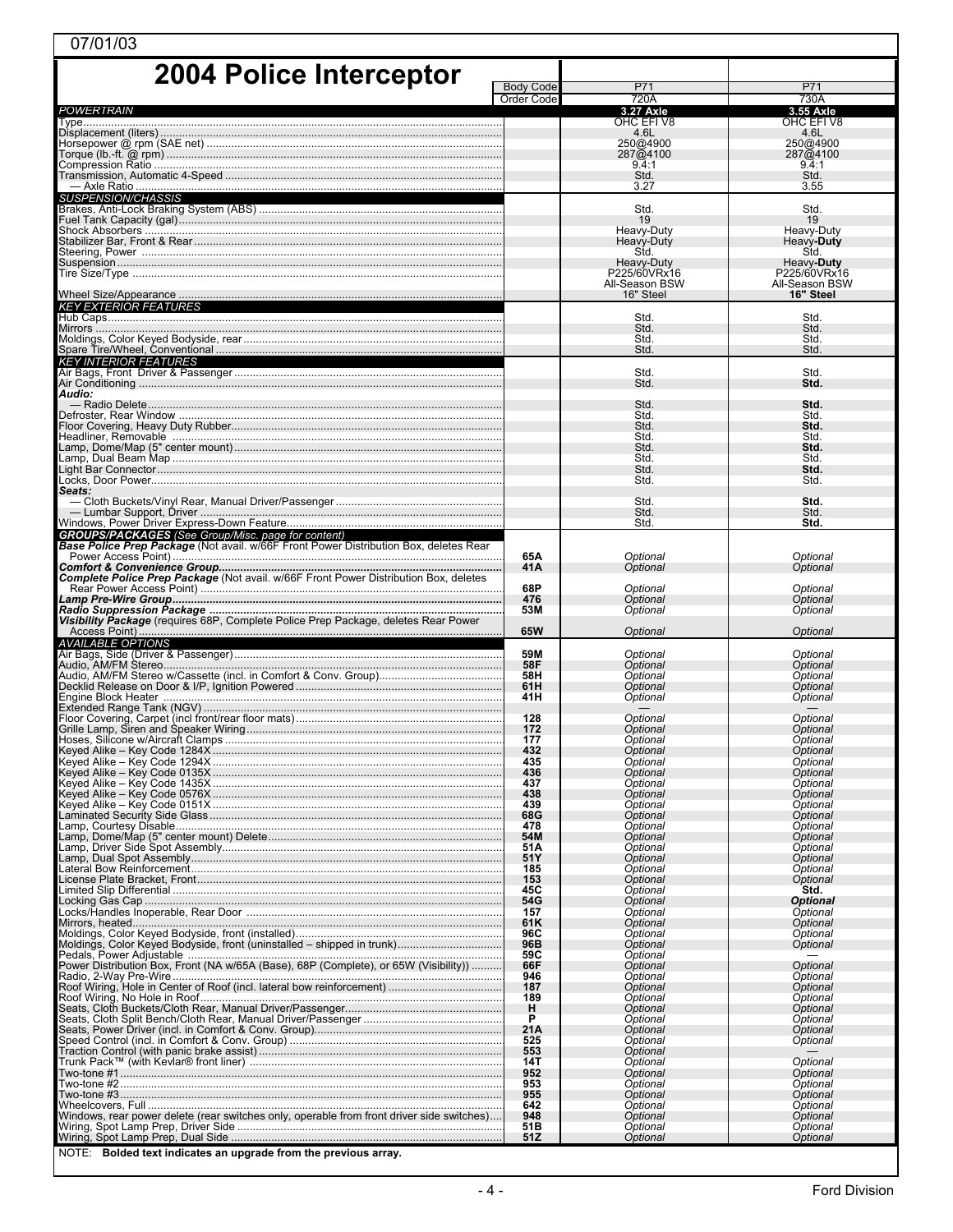| 07/01/03                                                                                                                                            |                          |                                           |                                |  |
|-----------------------------------------------------------------------------------------------------------------------------------------------------|--------------------------|-------------------------------------------|--------------------------------|--|
| 2004 Police Interceptor                                                                                                                             | <b>Street Appearance</b> |                                           |                                |  |
|                                                                                                                                                     | <b>Body Code</b>         | P71                                       | P71                            |  |
|                                                                                                                                                     | Order Code               | 750A                                      | 770A                           |  |
| POWERTRAIN                                                                                                                                          |                          | 3.27 Axle                                 | 3.55 Axle                      |  |
|                                                                                                                                                     |                          | OHC EFI V8<br>4.6L                        | OHC EFIV8<br>4.6L<br>250@4900  |  |
|                                                                                                                                                     |                          | 250@4900<br>287@4100                      | 287@4100                       |  |
|                                                                                                                                                     |                          | 9.4:1<br>Std.                             | 9.4:1<br>Std.                  |  |
| <b>SUSPENSION/CHASSIS</b>                                                                                                                           |                          | 3.27                                      | 3.55                           |  |
|                                                                                                                                                     |                          | Std.                                      | Std.                           |  |
|                                                                                                                                                     |                          | 19                                        | 19                             |  |
|                                                                                                                                                     |                          | Heavy-Duty                                | Heavy-Duty                     |  |
|                                                                                                                                                     |                          | Heavy-Duty                                | Heavy-Duty                     |  |
|                                                                                                                                                     |                          | Std.                                      | Std.                           |  |
|                                                                                                                                                     |                          | Heavy-Duty                                | Heavy-Duty                     |  |
|                                                                                                                                                     |                          | P225/60VRx16<br>All-Season BSW            | P225/60VRx16<br>All-Season BSW |  |
| <b>KEY EXTERIOR FEATURES</b>                                                                                                                        |                          | 16" Steel                                 | 16" Steel                      |  |
|                                                                                                                                                     |                          | Std.                                      | Std.                           |  |
|                                                                                                                                                     |                          | Std.                                      | Std.                           |  |
|                                                                                                                                                     |                          | Std.                                      | Std.                           |  |
|                                                                                                                                                     |                          | Std.                                      | Std.                           |  |
| <b>KEY INTERIOR FEATURES</b>                                                                                                                        |                          | Std.                                      | Std.                           |  |
| Audio:                                                                                                                                              |                          | Std.                                      | Std.                           |  |
|                                                                                                                                                     |                          | Std.                                      | Std.                           |  |
|                                                                                                                                                     |                          | Std.                                      | Std.                           |  |
|                                                                                                                                                     |                          | Std.                                      | Std.                           |  |
|                                                                                                                                                     |                          | Std.                                      | Std.                           |  |
|                                                                                                                                                     |                          | Std.                                      | Std.                           |  |
|                                                                                                                                                     |                          | Std.                                      | Std.                           |  |
|                                                                                                                                                     |                          | Std.                                      | Std.                           |  |
|                                                                                                                                                     |                          | Std.                                      | Std.                           |  |
| Seats:                                                                                                                                              |                          | Std.                                      | Std.                           |  |
| — Lumbar Support, Driver …………………………………………………………………………………                                                                                            |                          | Std.                                      | Std.                           |  |
|                                                                                                                                                     |                          | Std.                                      | Std.                           |  |
| GROUPS/PACKAGES (See Group/Misc. page for package content)<br>Base Police Prep Package (Not avail. w/66F Front Power Distribution Box, deletes Rear |                          |                                           |                                |  |
|                                                                                                                                                     | 65A                      | Optional                                  | Optional                       |  |
|                                                                                                                                                     | 41A                      | Optional                                  | Optional                       |  |
| <b>Complete Police Prep Package</b> (Not avail. w/66F Front Power Distribution Box, deletes                                                         | 68P                      | Optional                                  | Optional                       |  |
| Lamp Pre-Wire Group…………………………………………………………………………………………                                                                                               | 476                      | <b>Optional</b>                           | <b>Optional</b>                |  |
|                                                                                                                                                     | 53M                      | Optional                                  | Optional                       |  |
| Visibility Package (requires 68P, Complete Police Prep Package, deletes Rear Power                                                                  | 60B                      | Std.                                      | Std.                           |  |
| <b>AVAILABLE OPTIONS</b>                                                                                                                            | 65W                      | Optional                                  | Optional                       |  |
|                                                                                                                                                     | 59M                      | Optional                                  | <b>Optional</b>                |  |
|                                                                                                                                                     | 58F                      | Optional                                  | <b>Optional</b>                |  |
| Audio, AM/FM Stereo w/Cassette (incl. in Comfort & Convenience Group)                                                                               | 58H                      | Optional                                  | <b>Optional</b>                |  |
|                                                                                                                                                     | 61H                      | <b>Optional</b>                           | Optional                       |  |
|                                                                                                                                                     | 41 H                     | Optional                                  | Optional                       |  |
|                                                                                                                                                     | 128                      | Optional                                  | Optional                       |  |
|                                                                                                                                                     | 172                      | Optional                                  | Optional                       |  |
|                                                                                                                                                     | 177                      | Optional                                  | Optional                       |  |
|                                                                                                                                                     | 432                      | Optional                                  | Optional                       |  |
|                                                                                                                                                     | 435                      | Optional                                  | Optional                       |  |
|                                                                                                                                                     | 436                      | Optional                                  | Optional                       |  |
|                                                                                                                                                     | 437                      | Optional                                  | Optional                       |  |
|                                                                                                                                                     | 438                      | Optional                                  | Optional                       |  |
|                                                                                                                                                     | 439                      | Optional                                  | Optional                       |  |
|                                                                                                                                                     | 68G                      | Optional                                  | Optional                       |  |
|                                                                                                                                                     | 478                      | Optional                                  | Optional                       |  |
|                                                                                                                                                     | 54M                      | Optional                                  | Optional                       |  |
|                                                                                                                                                     | 51A                      | <b>Optional</b>                           | <b>Optional</b>                |  |
|                                                                                                                                                     | 51Y                      | Optional                                  | Optional                       |  |
|                                                                                                                                                     | 153                      | Optional                                  | Optional                       |  |
|                                                                                                                                                     | 45C                      | Optional                                  | Std.                           |  |
|                                                                                                                                                     | 54G                      | Optional                                  | <b>Optional</b>                |  |
|                                                                                                                                                     | 157                      | Optional                                  | Optional                       |  |
|                                                                                                                                                     | 61K                      | Optional                                  | Optional                       |  |
|                                                                                                                                                     | 59C                      | Optional                                  | Optional                       |  |
| Power Distribution Box, Front (NA w/65A (Base), 68P (Complete), or 65W (Visibility))                                                                | 66F                      | Optional                                  |                                |  |
|                                                                                                                                                     | 946                      | Optional                                  | Optional                       |  |
|                                                                                                                                                     | 187                      | Optional                                  | Optional                       |  |
|                                                                                                                                                     | 189                      | Optional                                  | Optional                       |  |
|                                                                                                                                                     | н                        | Optional                                  | Optional                       |  |
|                                                                                                                                                     | P                        | Optional                                  | Optional                       |  |
|                                                                                                                                                     | 21A                      | Optional                                  | Optional                       |  |
|                                                                                                                                                     | 525<br>553               | Optional                                  | Optional                       |  |
|                                                                                                                                                     | 14T                      | Optional<br>Optional                      | Optional                       |  |
|                                                                                                                                                     |                          | $\overline{\phantom{0}}$<br>$\mathcal{L}$ |                                |  |
| Windows, rear power delete (rear switches only, operable from front driver side switches)                                                           | 948<br>51B               | Optional                                  | Optional                       |  |
|                                                                                                                                                     | 51Z                      |                                           |                                |  |
| NOTE: Bolded text indicates an upgrade from the previous array.                                                                                     |                          |                                           |                                |  |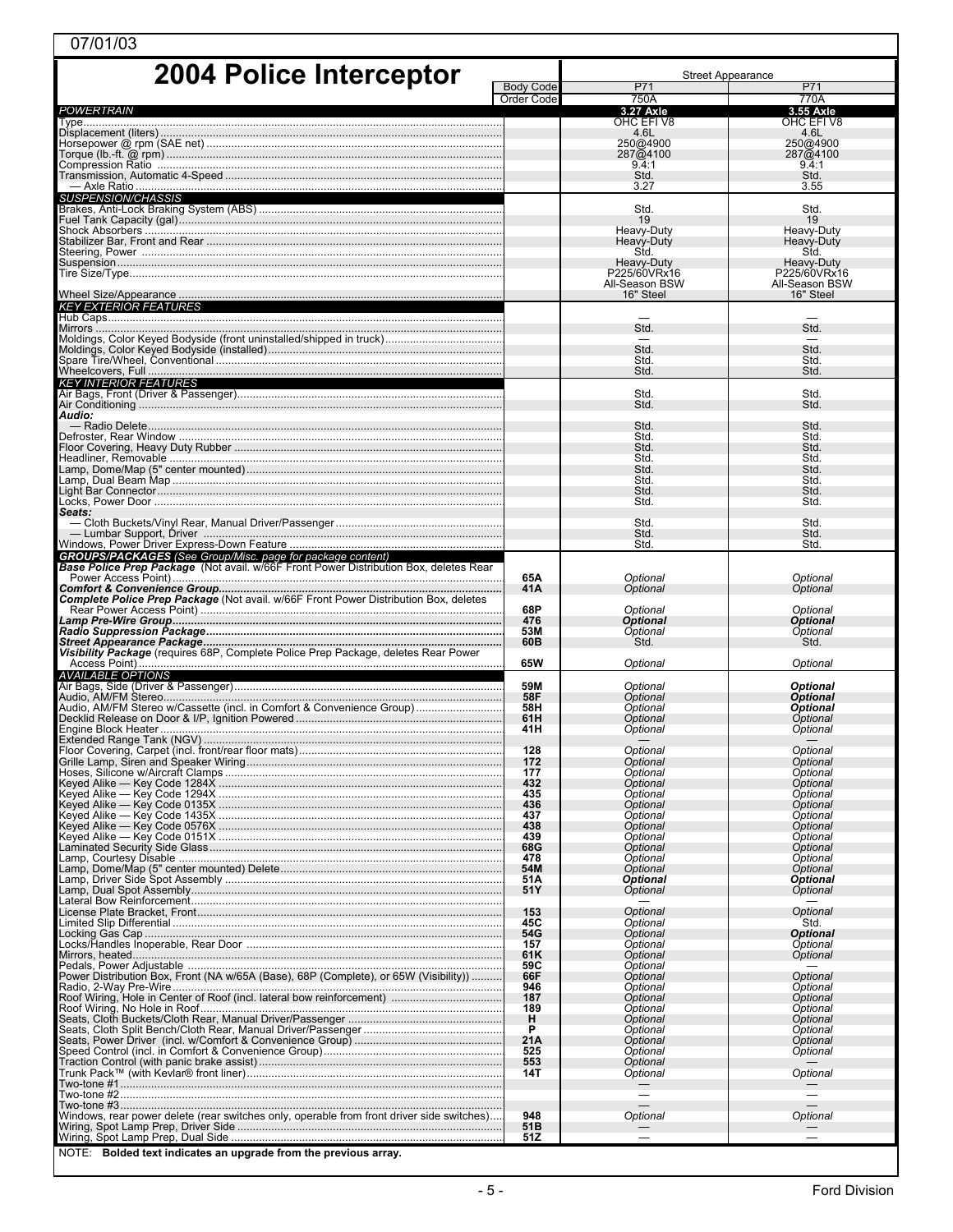| 07/01/03                                                                                                                               |                  |                                       |  |  |  |
|----------------------------------------------------------------------------------------------------------------------------------------|------------------|---------------------------------------|--|--|--|
| <b>2004 Police Interceptor</b>                                                                                                         |                  | Natural Gas Vehicle (NGV)             |  |  |  |
|                                                                                                                                        | <b>Body Code</b> | P71                                   |  |  |  |
| <b>POWERTRAIN</b>                                                                                                                      | Order Code       | 760A                                  |  |  |  |
|                                                                                                                                        |                  | OHC EFIV8<br>4.6L                     |  |  |  |
|                                                                                                                                        |                  | 180 @ 4750                            |  |  |  |
|                                                                                                                                        |                  | 235 @ 4000<br>9.0:1                   |  |  |  |
|                                                                                                                                        |                  | Std.<br>3.27                          |  |  |  |
| <b>SUSPENSION/CHASSIS</b>                                                                                                              |                  |                                       |  |  |  |
|                                                                                                                                        |                  | Std.<br>13.0 GGE                      |  |  |  |
|                                                                                                                                        |                  | Heavy-Duty<br>Heavy-Duty              |  |  |  |
|                                                                                                                                        |                  | Heavy-Duty                            |  |  |  |
|                                                                                                                                        |                  | Heavy-Duty<br>P225/60VRx16 All-Season |  |  |  |
| <b>KEY EXTERIOR FEATURES</b>                                                                                                           |                  | 16" Steel                             |  |  |  |
|                                                                                                                                        |                  | Std.                                  |  |  |  |
|                                                                                                                                        |                  | Std.<br>Std.                          |  |  |  |
|                                                                                                                                        |                  | Std.                                  |  |  |  |
| <b>KEY INTERIOR FEATURES</b>                                                                                                           |                  |                                       |  |  |  |
|                                                                                                                                        |                  | Std.<br>Std.                          |  |  |  |
| Audio:                                                                                                                                 |                  | Std.                                  |  |  |  |
|                                                                                                                                        |                  | Std.                                  |  |  |  |
| Floor Covering, Heavy Duty Rubber (NA w/NGV extended range tank)                                                                       |                  | Std.<br>Std.                          |  |  |  |
|                                                                                                                                        |                  | Std.                                  |  |  |  |
|                                                                                                                                        |                  | Std.<br>Std.                          |  |  |  |
| Seats:                                                                                                                                 |                  | Std.                                  |  |  |  |
|                                                                                                                                        |                  | Std.<br>Std.                          |  |  |  |
| <b>GROUPS/PACKAGES</b> (See Group/Misc. page for content)                                                                              |                  |                                       |  |  |  |
|                                                                                                                                        | 41A<br>53M       | Optional<br>Optional                  |  |  |  |
| <b>AVAILABLE OPTIONS</b>                                                                                                               | 60B              | Optional                              |  |  |  |
|                                                                                                                                        | 59M              | Optional                              |  |  |  |
| Audio, AM/FM Stereo w/Cassette (incl. in Comfort & Convenience Group)                                                                  | 58F<br>58H       | Optional<br>Optional                  |  |  |  |
|                                                                                                                                        | 41H              | Optional                              |  |  |  |
|                                                                                                                                        | 65T              | Optional                              |  |  |  |
|                                                                                                                                        | 128              | Optional                              |  |  |  |
|                                                                                                                                        | 432<br>435       | Optional<br>Optional                  |  |  |  |
| Keyed Alike - Key Code 1435X.                                                                                                          | 436<br>437       | Optional<br>Optional                  |  |  |  |
|                                                                                                                                        | 438              | Optional                              |  |  |  |
|                                                                                                                                        | 439<br>68G       | Optional<br>Optional                  |  |  |  |
|                                                                                                                                        | 478<br>54M       | Optional<br>Optional                  |  |  |  |
|                                                                                                                                        | 51A              | Optional                              |  |  |  |
| Lamp Pre-Wire Group (pre-wires for pkg. Tray warning lamp & inner decklid lamp)                                                        | 51Y              | Optional                              |  |  |  |
|                                                                                                                                        | 153              | Optional                              |  |  |  |
|                                                                                                                                        | 54G              | <b>Optional</b>                       |  |  |  |
|                                                                                                                                        | 157              | Optional                              |  |  |  |
|                                                                                                                                        | 61K<br>96C       | Optional<br>Optional                  |  |  |  |
|                                                                                                                                        | 96B<br>59C       | Optional<br>Optional                  |  |  |  |
| Power Distribution Box, Front (NA w/65A (Base), 68P (Complete), or 65W (Visibility))                                                   | 66F              | Optional                              |  |  |  |
|                                                                                                                                        |                  | $\overline{\phantom{0}}$              |  |  |  |
|                                                                                                                                        | н                | Optional                              |  |  |  |
| Seats, Cloth Split Bench/Cloth Rear, Manual Driver/Passenger (NA w/NGV extended range                                                  | P                |                                       |  |  |  |
|                                                                                                                                        | 21A              | Optional<br>Optional                  |  |  |  |
|                                                                                                                                        | 525              | Optional                              |  |  |  |
|                                                                                                                                        | 952              | Optional                              |  |  |  |
|                                                                                                                                        | 953<br>955       | Optional<br>Optional                  |  |  |  |
|                                                                                                                                        | 642<br>948       | Optional<br>Optional                  |  |  |  |
| Wiring, Spot Lamp Prep, Driver Side (NA w/ Street Appearance Package)                                                                  | 51B<br>51Z       | Optional<br>Optional                  |  |  |  |
| Wiring, Spot Lamp Prep, Dual Side (NA w/ Street Appearance Package)<br>NOTE: Bolded text indicates an upgrade from the previous array. |                  |                                       |  |  |  |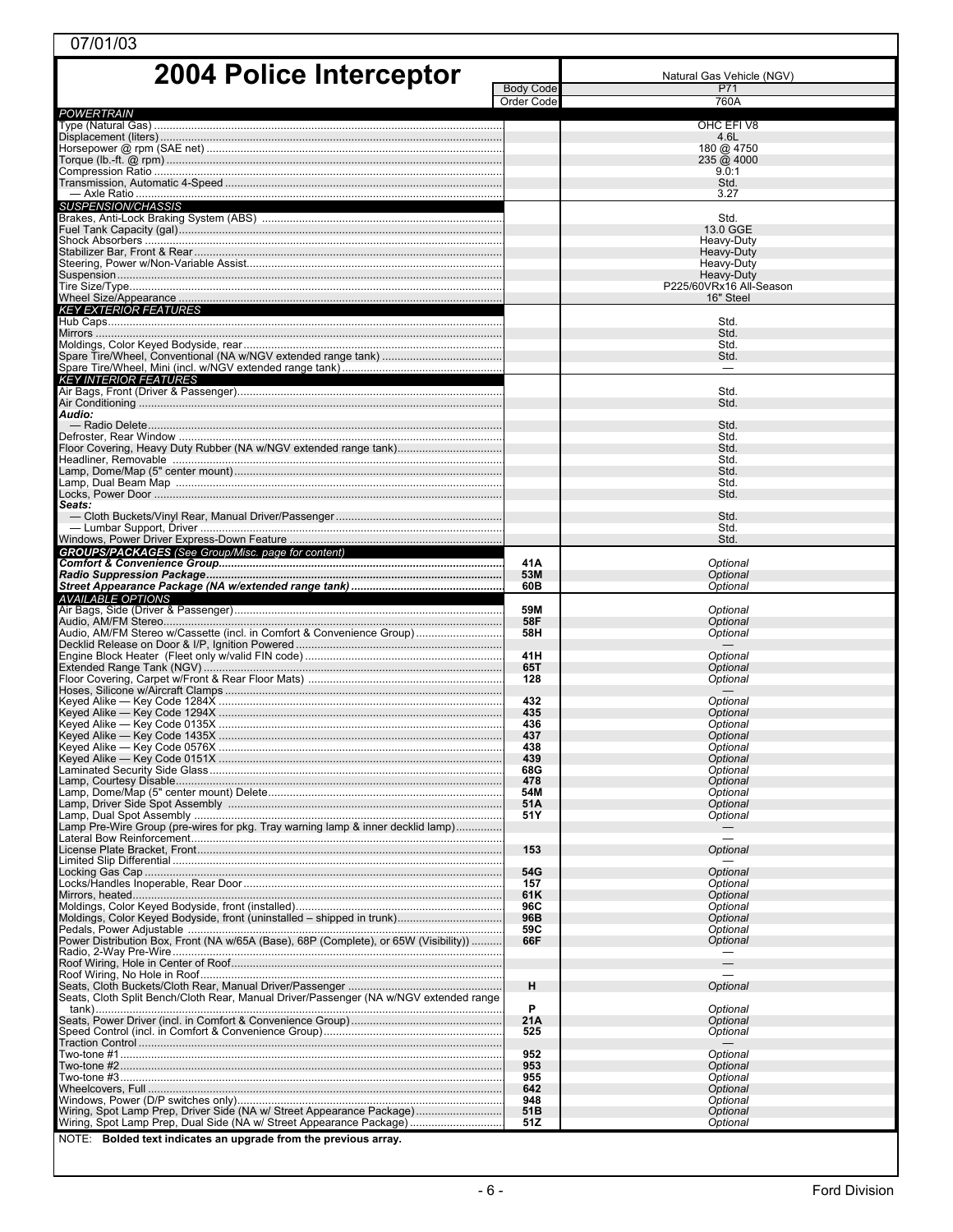# 07/01/03 **2004 POLICE INTERCEPTOR GROUP/MISCELLANEOUS OPTIONS**

#### **RADIO SUPPRESSION PACKAGE (53M)**

*Provides radio suppression coverage for the following areas:*

- Hood to body (LH/RH)
- Engine to dash panel
- Engine to frame
- Tail pipe to frame (LH/RH)
- Decklid to body (LH/RH)
- Body to frame rear (LH/RH)

## **BASE POLICE PREP PACKAGE (65A)**

- 2 front strobe bulbs and 2 rear strobe bulbs, installed in marker lights and tail light lenses
- Alternating headlight flasher
- Wiring harness including the following items:
	- 6 strobe cables shielded and grounded pre-run to marker lights, tail light lenses and front grill
	- Distribution centers located in the glove box and trunk 50-amp each fused in engine compartment. Each distribution center has 5 ground wires and can hold 6 fuses (3 battery and 3 ignition powered)
	- 50 Amp light bar circuit and ground at console base or trunk (utilized by 65W Visibility Package)
	- Additional 50 Amp lightbar circuit available in trunk (utilized by 65W Visibility Package)
	- 50-Amp battery circuit and ground available at kick panel or trunk for radio communications
	- Siren/speaker wiring pre-run to front of vehicle available at console or trunk
	- Horn/siren relay circuit available at console or trunk
	- 4 extra circuits pre-run from the engine compartment to the console
	- 4 extra circuit pre-run from the console to the trunk

### *Utilizes lightbar connector*

*Deletes: Rear Power Access Point*

#### **COMPLETE POLICE PREP PACKAGE (68P)**

*Includes everything in the Base Police Prep Package (65A) plus the following:*

- Console mounting platform
- Center wiring conduit
- Hidden manual door lock plunger located in door frame
- Trunk air circulation fan
- Permanent rubber tie down strap
- Dual trunk storage boxes
- Rear trunk communications service tray

## *Utilizes lightbar connector*

*Not available with:*

• P – Cloth Split Bench Seat

#### *Deletes: Rear Power Access Point*

#### **VISIBILITY PACKAGE (65W)**

- Strobe power supply, 6 head with front shut off
- Two (2) high intensity flashing rear deck LED lights with matching interior color housings
- Visibility switch panel including 4 position slide switch and 4 rocker switches
- Lighting relay center for use with visibility switch panel controls up to 8 light bar functions

#### *Requires:*

## • **Complete Police Prep Package (68P)**

*Deletes: Rear Power Access Point*

## **COMFORT AND CONVENIENCE GROUP (41A)**

- Power driver seat
- Speed control
- AM/FM stereo with cassette

## **LAMINATED SECURITY SIDE GLASS (68G)**

• Door windows formed from a layer of polyvinyl butyral laminated between two sheets of automotive safety glass

#### **STREET APPEARANCE PACKAGE (60B)**

- Color keyed retail bodyside moldings
- Rear appliqué with color keyed panels
- "Crown Victoria" badge
- Chrome grille
- Chrome fascia inserts
- Chrome door handle bezel
- Chrome taillamp appliqué
- Wheel covers, full

#### **LAMP PRE-WIRE GROUP (476)**

- Package Tray Warning Lamps Pre-Wire
- Inner Decklid Lamp Pre-wire

#### **SPOT LAMP WIRING PREP (51B/51Z)**

- Contains wiring, bracketry and body preparation for installation of spot lamp kit purchased from manufacturer
- Access hole in A-pillar
- Mounting bracket in place
- A-pillar moldings trimmed
- Wiring & fuse located in standard fuse panel
- Door edge reworked and trimmed

#### *Not available with:*

• **51A/51Y Spot Lamp**

#### **STANDARD POLICE INTERCEPTOR EQUIPMENT**

#### • Hub caps

- 78-AH extra heavy duty battery
- Heavy duty suspension heavy duty front and rear springs, shock absorbers and stabilizer bar
- Heavy duty frame
- Rack and pinion steering
- Heavy duty (200-amp) generator
- Light bar connector
- Police accessory feed wires (one ignition/one direct)
- Dual exhaust
- Engine oil cooler
- Transmission oil cooler
- Power steering oil cooler
- 0-140 mph speedometer
- P225/60VR16 All-season BSW tires/conventional spare tire
- 3.27 Rear axle ratio with non-locker axle
- Remote deck lid release (battery operated)
- 3-1/2" Aluminum drive shaft
- Unique calibration with increased idle speed
- Lower radiator air dam
- Courtesy lamp wiring
- Conventional headliner without grab handles
- Engine compartment light
- Front cloth bucket seats with power lumbar and weapon cut-outs
- Single key locking

## **TRUNK PACK™**

speed rear impacts

example 2 and 2 and 2 and 2 and 2 and 2 and 2 and 2 and 2 and 2 and 2 and 2 and 2 and 2 and 2 and 2 and 2 and 2 and 2 and 2 and 2 and 2 and 2 and 2 and 2 and 2 and 2 and 2 and 2 and 2 and 2 and 2 and 2 and 2 and 2 and 2 an

• Drop-in box with a tough plastic shell made of High Density Polyethylene (HDPE) It both aligns Police equipment laterally in the trunk and utilizes a

Kevlar® lining on the fore side of the box to reduce the risk of Police equipment penetrating into the back seat or fuel tank in high-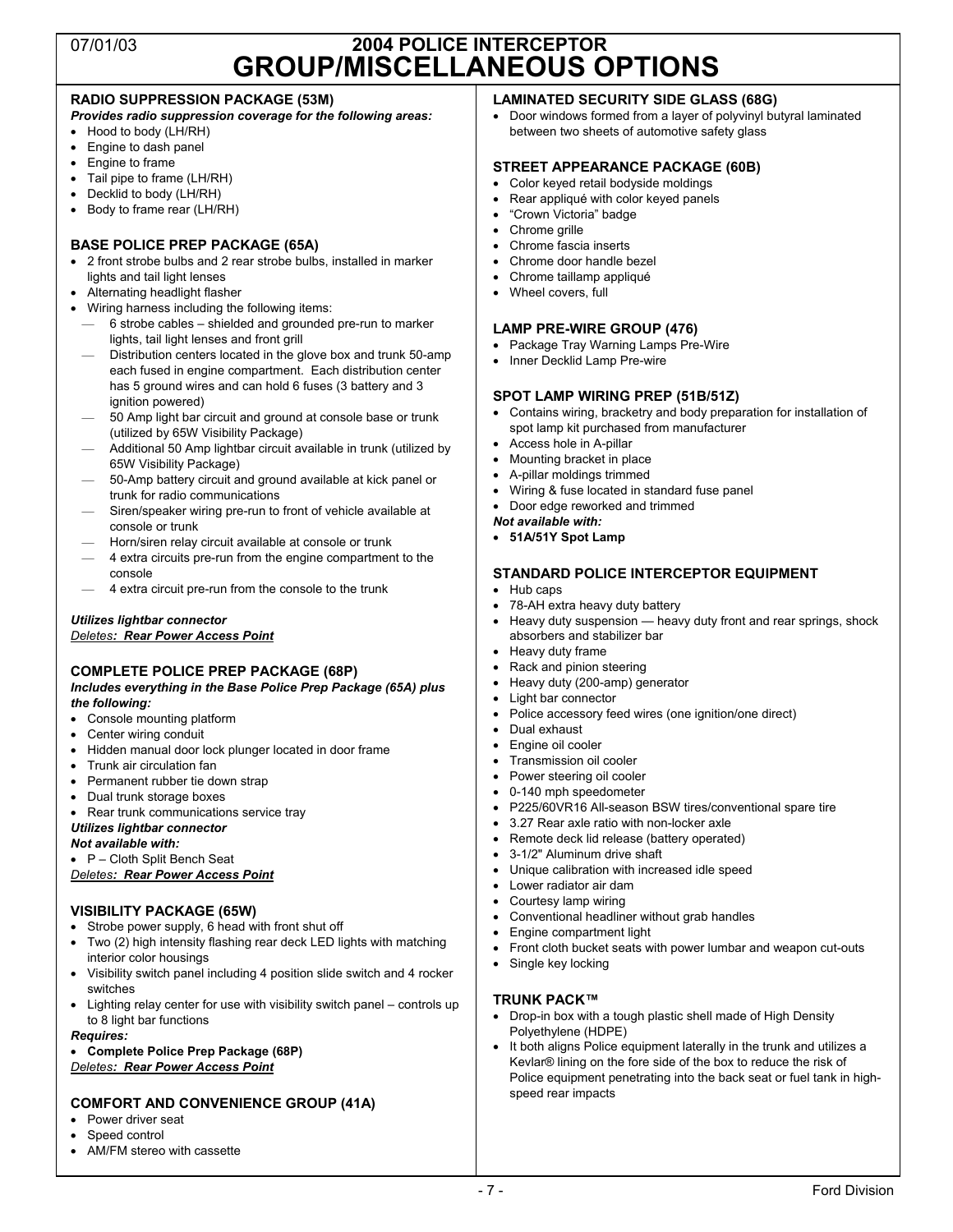# 07/01/03 **2004 POLICE INTERCEPTOR GROUP/MISCELLANEOUS OPTIONS**

### **MISCELLANEOUS**

#### **SPECIAL ORDERS**

(*FLEET ONLY*. See Dealer Special Order Binder for ordering guidelines and restrictions.)

#### **CALIFORNIA EMISSIONS STATES/CROSS-BORDER STATES\*\*\***

| Required on units for California, Maine, Massachusetts, |  |
|---------------------------------------------------------|--|
| New York, and Vermont registration. Optional for Cross- |  |
| Border States                                           |  |

#### *CALIFORNIA EMISSIONS SYSTEM NOT REQUIRED ........* **423**  Control code for units either shipped to California Emissions States dealers or ordered by California Emissions States dealers for registration in non-California States locations.

#### *CALIFORNIA PUBLIC SERVICE/EMERGENCY VEHICLE*

*EXCEPTION...........................................................................* **936**  Only available on units sold to authorized governmental units and privately-owned ambulance companies. Must also use Code 423 when ordering.

#### *NON-CALIFORNIA EMISSIONS/NON-CROSS-BORDER STATES DEALER ORDER FOR CALIFORNIA STATES REGISTRATION ....................................................................* **93N**

Required on all units ordered by dealers for California Emissions States registrations when the vehicles are being delivered to non-California Emissions, non-Cross-Border States locations. Also requires 422 California Emissions System.

#### **ENGINE BLOCK HEATER (41H)**

Standard and only available in AK, MN, ND, SD, MT, WI and WY states. Other states available via FCSD.

**NOTE: Fleet Only –** Engine block heater optional in all states with valid FIN code.

#### **\*\*\*CROSS-BORDER STATES**

1

Cross-Border States are Arizona, Connecticut, Nevada, New Hampshire, New Jersey, Oregon, Pennsylvania, and Rhode Island.

 For eligible California dealers only. Dealers must have a preexisting contract with a pre-delivery service company in order to take advantage of this option.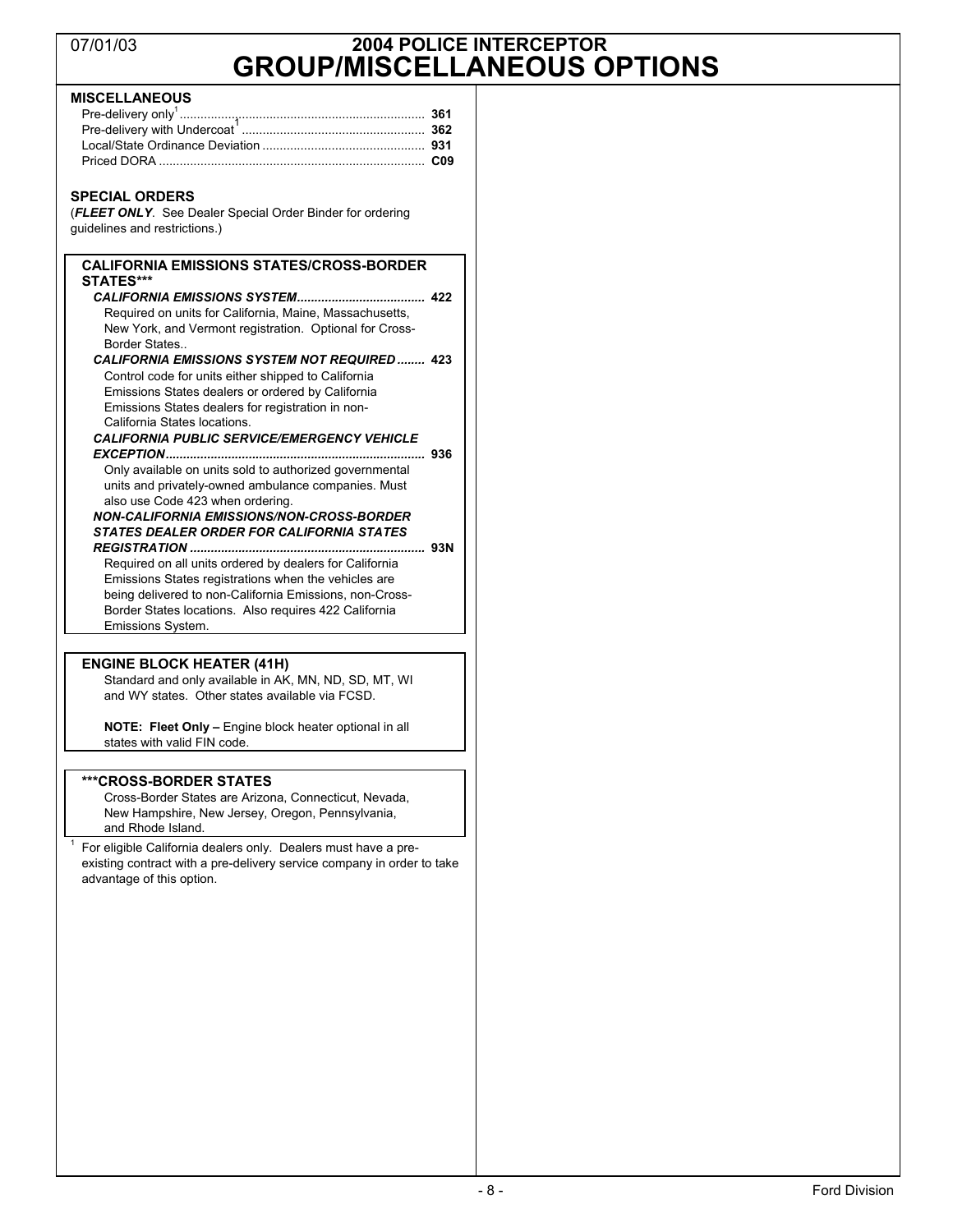# 05/12/03 **2004 POLICE INTERCEPTOR COLOR & TRIM**

|                                                                                                                                                                                                                                                                                                                                                                                                                                                                                                                                        |                | <b>INTERIOR TRIM COLORS</b> |                                   |                    |  |
|----------------------------------------------------------------------------------------------------------------------------------------------------------------------------------------------------------------------------------------------------------------------------------------------------------------------------------------------------------------------------------------------------------------------------------------------------------------------------------------------------------------------------------------|----------------|-----------------------------|-----------------------------------|--------------------|--|
| <b>INTERIOR TRIM TYPE AND COLOR SELECTOR</b><br>NOTE: First letter denotes type, second letter denotes color.                                                                                                                                                                                                                                                                                                                                                                                                                          |                | <b>Dark Charcoal</b>        | <b>Medium</b><br><b>Parchment</b> | <b>Light Flint</b> |  |
| <b>POLICE</b>                                                                                                                                                                                                                                                                                                                                                                                                                                                                                                                          |                |                             |                                   |                    |  |
| Cloth Front Buckets/Vinyl Rear                                                                                                                                                                                                                                                                                                                                                                                                                                                                                                         |                | IW                          | <b>IH</b>                         | IC                 |  |
| Cloth Front Buckets/Cloth Rear                                                                                                                                                                                                                                                                                                                                                                                                                                                                                                         |                | HW                          | HH                                | HC                 |  |
| Cloth Split Bench/Cloth Rear                                                                                                                                                                                                                                                                                                                                                                                                                                                                                                           |                | PW                          | PH                                | PC                 |  |
| <b>EXTERIOR COLOR</b>                                                                                                                                                                                                                                                                                                                                                                                                                                                                                                                  |                |                             | <b>AVAILABILITY</b>               |                    |  |
| <b>COLOR</b>                                                                                                                                                                                                                                                                                                                                                                                                                                                                                                                           | <b>CODE</b>    |                             |                                   |                    |  |
| <b>POLICE</b>                                                                                                                                                                                                                                                                                                                                                                                                                                                                                                                          |                |                             |                                   |                    |  |
| Arizona Beige Clearcoat Metallic                                                                                                                                                                                                                                                                                                                                                                                                                                                                                                       | AQ             |                             |                                   |                    |  |
| <b>Medium Brown Metallic</b>                                                                                                                                                                                                                                                                                                                                                                                                                                                                                                           | <b>BU</b>      |                             |                                   |                    |  |
| Gold Ash Metallic                                                                                                                                                                                                                                                                                                                                                                                                                                                                                                                      | C <sub>2</sub> |                             |                                   |                    |  |
| Dark Blue Pearl Clearcoat                                                                                                                                                                                                                                                                                                                                                                                                                                                                                                              | <b>DX</b>      |                             |                                   |                    |  |
| Spruce Green Clearcoat Metallic                                                                                                                                                                                                                                                                                                                                                                                                                                                                                                        | <b>FS</b>      |                             |                                   |                    |  |
| Dark Toreador Red Clearcoat Metallic                                                                                                                                                                                                                                                                                                                                                                                                                                                                                                   | JL             |                             |                                   |                    |  |
| <b>Silver Birch Clearcoat Metallic</b>                                                                                                                                                                                                                                                                                                                                                                                                                                                                                                 | JP             |                             |                                   |                    |  |
| Dark Blue                                                                                                                                                                                                                                                                                                                                                                                                                                                                                                                              | LK.            |                             |                                   |                    |  |
| Royal Blue                                                                                                                                                                                                                                                                                                                                                                                                                                                                                                                             | LM             |                             |                                   |                    |  |
| Light Blue Metallic                                                                                                                                                                                                                                                                                                                                                                                                                                                                                                                    | LN             |                             |                                   |                    |  |
| Light Ice Blue Clearcoat Metallic                                                                                                                                                                                                                                                                                                                                                                                                                                                                                                      | LS             |                             |                                   |                    |  |
| Ultra Blue Clearcoat Metallic                                                                                                                                                                                                                                                                                                                                                                                                                                                                                                          | MM             |                             |                                   |                    |  |
| Light Grey                                                                                                                                                                                                                                                                                                                                                                                                                                                                                                                             | <b>TM</b>      |                             |                                   |                    |  |
| <b>Silver Grey Metallic</b>                                                                                                                                                                                                                                                                                                                                                                                                                                                                                                            | <b>TN</b>      |                             |                                   |                    |  |
| Midnight Grey                                                                                                                                                                                                                                                                                                                                                                                                                                                                                                                          | <b>TV</b>      |                             |                                   |                    |  |
| <b>Black Clearcoat</b>                                                                                                                                                                                                                                                                                                                                                                                                                                                                                                                 | UA             |                             |                                   |                    |  |
| Vibrant White Clearcoat                                                                                                                                                                                                                                                                                                                                                                                                                                                                                                                | WT             |                             |                                   |                    |  |
| Medium Titanium Clearcoat Metallic                                                                                                                                                                                                                                                                                                                                                                                                                                                                                                     | YG             |                             |                                   |                    |  |
| <b>STREET APPEARANCE PACKAGE (60B)</b>                                                                                                                                                                                                                                                                                                                                                                                                                                                                                                 |                |                             |                                   |                    |  |
| Arizona Beige Clearcoat Metallic                                                                                                                                                                                                                                                                                                                                                                                                                                                                                                       | AQ             |                             |                                   |                    |  |
| Gold Ash Metallic                                                                                                                                                                                                                                                                                                                                                                                                                                                                                                                      | C <sub>2</sub> |                             |                                   |                    |  |
| Dark Blue Pearl Clearcoat                                                                                                                                                                                                                                                                                                                                                                                                                                                                                                              | DX             |                             |                                   |                    |  |
| Spruce Green Clearcoat Metallic                                                                                                                                                                                                                                                                                                                                                                                                                                                                                                        | <b>FS</b>      |                             |                                   |                    |  |
| Dark Toreador Red Clearcoat                                                                                                                                                                                                                                                                                                                                                                                                                                                                                                            | JL             |                             |                                   |                    |  |
| <b>Silver Birch Clearcoat Metallic</b>                                                                                                                                                                                                                                                                                                                                                                                                                                                                                                 | JP             |                             |                                   |                    |  |
| Light Ice Blue Clearcoat Metallic                                                                                                                                                                                                                                                                                                                                                                                                                                                                                                      | LS             |                             |                                   |                    |  |
| Midnight Grey                                                                                                                                                                                                                                                                                                                                                                                                                                                                                                                          | TV             |                             |                                   |                    |  |
| <b>Black Clearcoat</b>                                                                                                                                                                                                                                                                                                                                                                                                                                                                                                                 | <b>UA</b>      |                             |                                   |                    |  |
| Vibrant White Clearcoat                                                                                                                                                                                                                                                                                                                                                                                                                                                                                                                | WT             |                             |                                   |                    |  |
|                                                                                                                                                                                                                                                                                                                                                                                                                                                                                                                                        |                |                             |                                   |                    |  |
| WARNING: Aftermarket police equipment (such as communications gear) must not be mounted in the air bag deployment<br>zone. Vehicles equipped with bench seats may not have sufficient room to mount such equipment. Bucket<br>seats may be required. See Police/Fleet owner guide supplement for available Police equipment mounting<br>zones. Advise all customers of these facts.<br>Exterior colors are available in three different two-tone configurations. Accent color can be any of the available<br>Note:<br>exterior colors. |                |                             |                                   |                    |  |